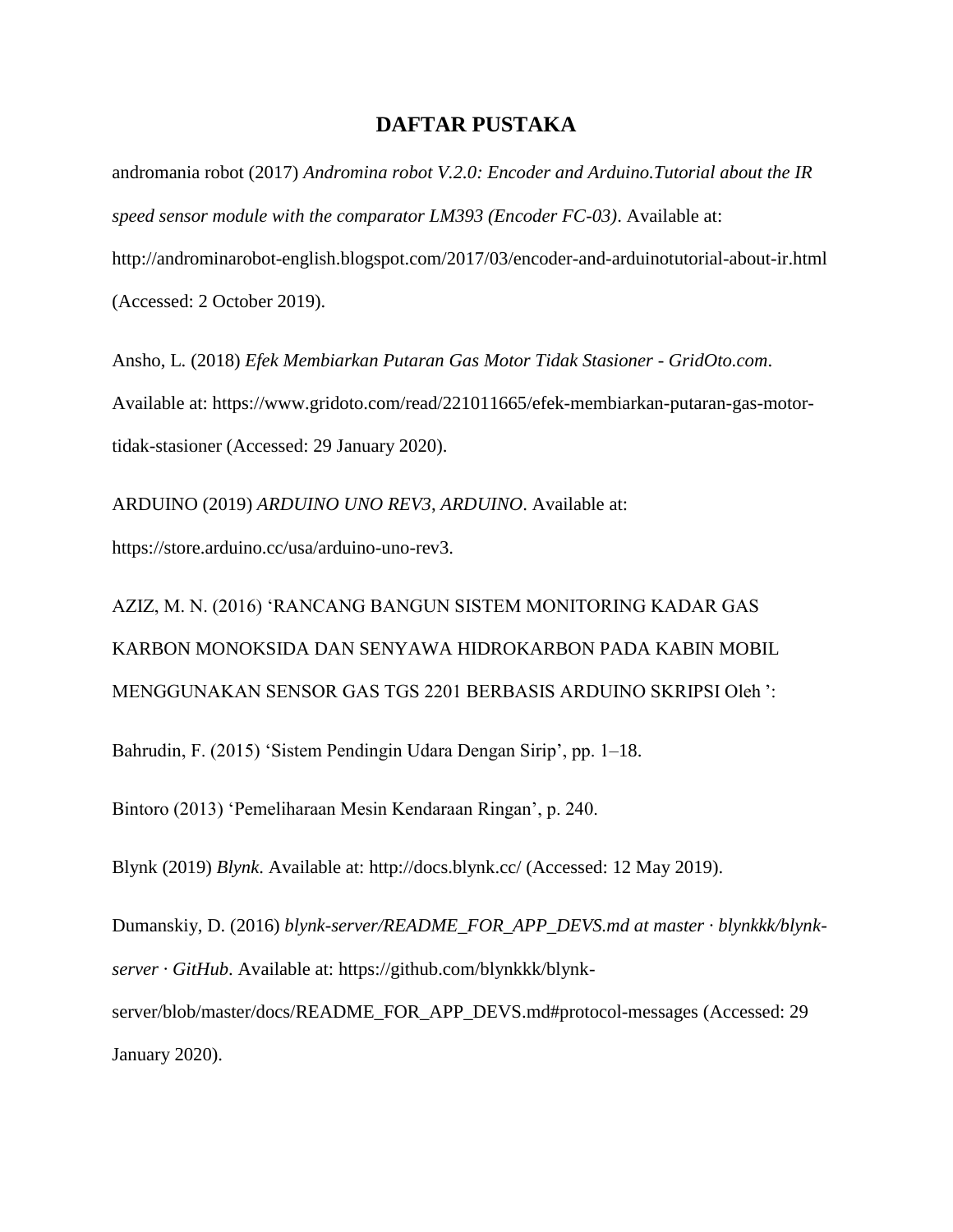EKT (2015) 'Arduino Voltage Sensor Module', pp. 2–3.

Electronic, H. (2006) 'Gas Sensor Datasheet', 1, pp. 3–5.

Electronics, R. (2017) 'Lm393 Motor Speed Measuring Sensor Module For Arduino', pp. 4–5. Hari Santoso (2015) *Panduan Praktis Arduino Untuk Pemula V1*.

Hariyanto, D. (2016) 'ADC (Analog to Digital Convertion)', 153, pp. 3–10.

Haryanto, D. (2018) 'Perancangan Prototype Indikator Bahan Bakar Digital Berbasis Arduino Uno Pada Sepeda Motor'.

Hermono, I. H. *et al.* (2015) 'Security car system based gps and sms', 1(3), pp. 2613–2623.

HIMATRO (2012) *Komparator LM393 – HIMATRO*. Available at:

http://himatro.ee.unila.ac.id/komparator-lm393/ (Accessed: 3 September 2019).

Jama, J. (2008) *TEKNIK SEPEDA MOTOR JILID 1*.

Kementerian Negara Lingkungan Hidup (2006) 'Peraturan Menteri Negara Lingkungan Hidup Nomor 05 Tahun 2006 tentang Ambang Batas Emisi Gas Buang Kendaraan Bermotor Lama'.

Kementrian Perindustian Republik Indonesia (2019) *Kemenperin: Penjualan Motor Belum Capai Titik Jenuh*. Available at: https://kemenperin.go.id/artikel/8960/Penjualan-Motor-Belum-Capai-Titik-Jenuh (Accessed: 6 October 2019).

Ligang (2009) 'Hardware Design'.

National Semiconductors (2003) 'LM2596 SIMPLE SWITCHER Power Converter Step-Down Voltage Regulator', (July), pp. 1–20. Available at: https://datasheet.octopart.com/LM2596S-